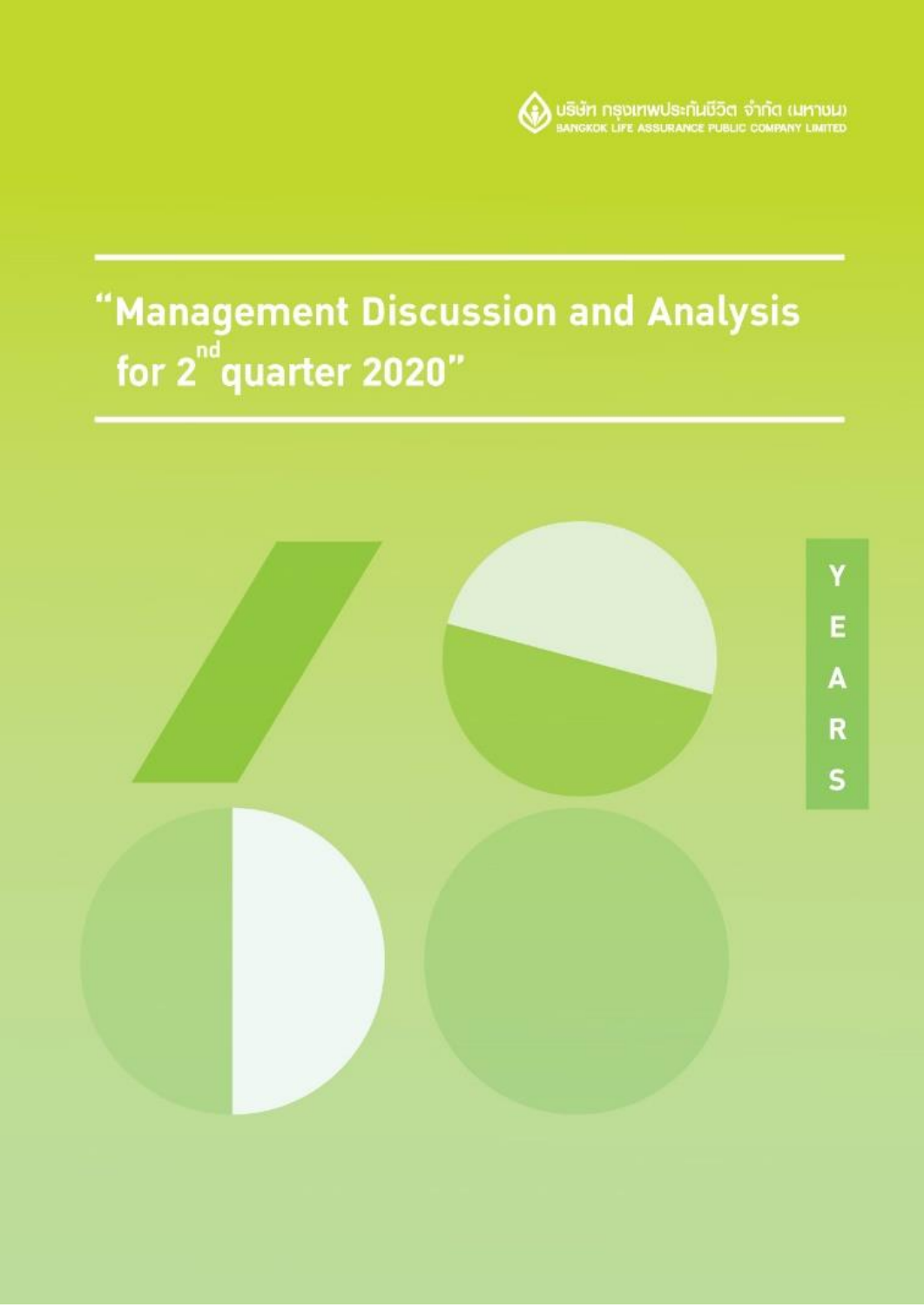# **Executive Summary**

|                                        |                |                |               |                |               |        |        | Baht, million |
|----------------------------------------|----------------|----------------|---------------|----------------|---------------|--------|--------|---------------|
| <b>OPERATING RESULTS</b>               | <b>Quarter</b> | <b>Quarter</b> | <b>Change</b> | <b>Quarter</b> | <b>Change</b> | 6M/20  | 6M/19  | <b>Change</b> |
|                                        | 2/20           | 2/19           | YoY%          | 1/20           | <b>QoQ%</b>   |        |        | YoY%          |
| <b>Revenues</b>                        |                |                |               |                |               |        |        |               |
| Net premiums written $(1)$             | 6,677          | 6,990          | $-4.5$        | 9,210          | $-27.5$       | 15,887 | 16,801 | $-5.4$        |
| First Year Premium                     | 1,073          | 1,180          | $-9.1$        | 1,277          | $-16.0$       | 2,350  | 2,723  | $-13.7$       |
| Bancassurance                          | 534            | 739            | $-27.7$       | 616            | $-13.3$       | 1,150  | 1,753  | $-34.4$       |
| Agent Channel                          | 422            | 374            | 12.8          | 419            | 0.7           | 841    | 772    | 8.9           |
| Renewal Premium                        | 5,766          | 5,908          | $-2.4$        | 8,780          | $-34.3$       | 14,546 | 14,881 | $-2.3$        |
| Total Investment Income <sup>(2)</sup> | 3,317          | 3,397          | $-2.3$        | 4,513          | $-26.5$       | 7,831  | 6,487  | 20.7          |
| <b>Total Revenues</b>                  | 9,716          | 10,594         | $-8.3$        | 14,389         | $-32.5$       | 24,106 | 23,698 | 1.7           |
| <b>Expenses</b>                        |                |                |               |                |               |        |        |               |
| Underwriting expenses                  | 8,446          | 9,003          | $-6.2$        | 13,775         | $-38.7$       | 22,221 | 20,226 | 9.9           |
| Operating expenses                     | 387            | 428            | $-9.6$        | 363            | 6.4           | 750    | 798    | $-6.1$        |
| <b>Expected Credit Loss</b>            | 190            |                | 0.0           | 30             | 530.5         | 220    |        | 0.0           |
| <b>Total Expenses</b>                  | 9,023          | 9,431          | $-4.3$        | 14,169         | $-36.3$       | 23,191 | 21,025 | 10.3          |
| <b>Earning before tax</b>              | 694            | 1,163          | $-40.4$       | 221            | 214.3         | 914    | 2,673  | $-65.8$       |
| Net profit                             | 631            | 1,016          | $-37.9$       | 230            | 173.9         | 861    | 2,301  | $-62.6$       |
| Net profit (Excluded LAT Reserve)      | 631            | 1,016          | $-37.9$       | 230            | 173.9         | 861    | 2,301  | $-62.6$       |
| <b>Earnings per share (EPS)</b>        | 0.37           | 0.60           | $-37.9$       | 0.13           | 173.9         | 0.50   | 1.35   | $-62.6$       |
| <b>Return on investment (ROI)</b>      | 4.02%          | 4.35%          | $-0.3%$       | 5.57%          | $-1.6%$       | 4.72%  | 4.13%  | 0.6%          |
| Capital Adequacy Ratio (CAR)           | 275%           | 240%           | 35%           | 266%           | 9%            | 275%   | 240%   | 35%           |

 $<sup>(1)</sup>$  Net premiums written = first year premiums + renewal year premiums - premiums ceded  $\pm$  unearned premium reserves</sup>

 $^{(2)}$  Total investment income = Net investment income +Gains on investments + Gains on revaluation (Trading securities and Exchange rate)

- In the second quarter of 2020, Bangkok Life Assurance PCL. reported a net profit of 631 Million Baht, representing an earning per share of 0.37 Baht, a decline of 38% from the same period last year. In the first-half of 2020, net profit was 861 Million Baht which is equivalent to Baht 0.50 per share, representing a decline of 63% YoY. The decline was mainly due to an increase in Provision for Adverse Deviation (PAD) from 4% to 5% as part of risk management strategy to mitigate the impact from interest rate volatility. As a result, the Company recorded PAD adjustment effect of 2,668 Million Baht.
- In the second quarter of 2020, the Company had a total revenue of 9,716 Million Baht, a decline of 8% from the same period last year. First Year Premium was 1,073 Million Baht, a decline of 9% YoY. The FYP decline mainly came from bancassurance channel. In the first-half of 2020, the total revenue was 24,106 Million Baht, increasing 2% YoY. The FYP was 2,350 Million Baht, a decline of 14%.

 The FYP by distribution channel: bancassurance, agent and other channels accounted for 49%, 36% and 15%, respectively.

- The total investment income in the second quarter of 2020 was 3,317 Million Baht, a decrease of 2% from the same period last year. The return on investment (ROI) this quarter was 4.02%, declining from 4.35% in the second quarter of 2019 due to loss on exchange rate. Total investment income in the first-half of 2020 was 7,831 Million Baht, an increase of 21% YoY as a result of higher realized gain on the investment. The return on investment in the first-half of 2020 was 4.72%.
- Total expense in the second quarter amounted to 9,023 Million Baht, a decrease of 4% from the same period last year. Total expense in the first-half of 2020 was 23,191 Million Baht, an increase of 10% YoY. The key reason was from the adjustment of PAD.
	- The Capital Adequacy Ratio (CAR) at the end of the second quarter of 2020 was at 275%.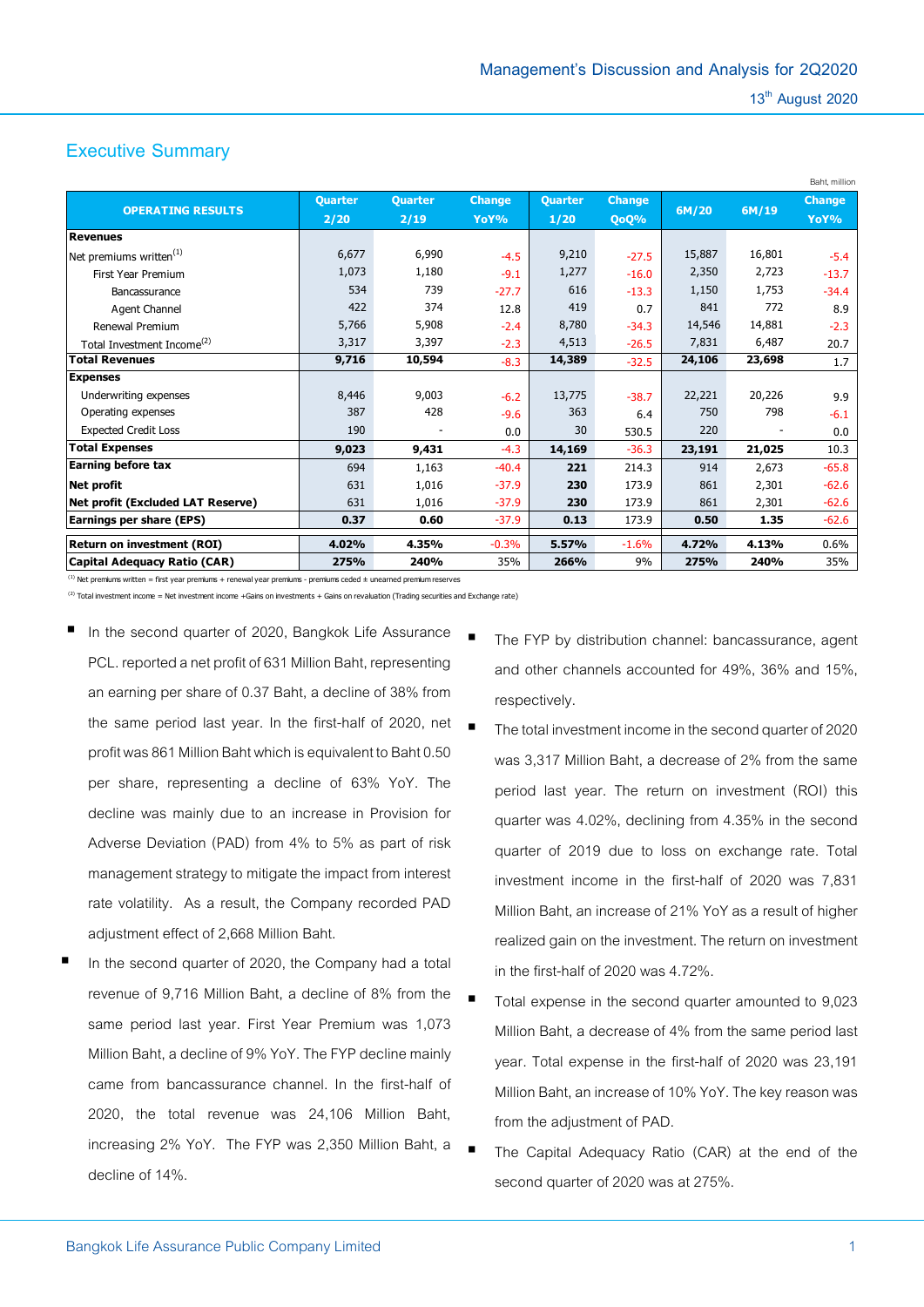#### **Performance Overview**

#### **Total Premium**

In the second quarter of 2020, the Company's total premium amounted to 6,839 million Baht, a decline of 4% from the same period last year. The major reason came from a decline in Bancassurance channel. Regarding the total premium by distribution channels: bancassurance, agent and other channels accounted for 53%, 41% and 6%, respectively.

## **First Year Premium**

In the second quarter of 2020, the Company's FYP was 1,073 million Baht, a decrease of 9% from the same period lastyear because of a decline in 28% premium in Bancassurance channel as a result of COVID-19 and a decline in the number of new loan cases extended by the bank which affected the sales of protection products. Meanwhile, agent channel experienced an increase of 13% YoY in FYP as a result of effective development of selling tool. In addition, other channels saw 72% growth driven by Group channel.

#### **Renewal Premium**

In the second quarter of 2020, the Company had a renewal premium of 5,766 million Baht, a decline of 2% from the same period last year due to matured products.

**Figure 1: Total Premium by channels (Baht: million)**







 **Figure 3: Renewal Premium by channels (Baht: million)**

|               |         | -2% YoY<br>$-34%$ QoQ       |  |
|---------------|---------|-----------------------------|--|
|               | 8,780   |                             |  |
| 5,908         | 764     | 5,766                       |  |
| 220           | 2,737   | 296                         |  |
| 2,498         |         | 2,389                       |  |
| 3,191         | 5,278   | 3,082                       |  |
| Q2/2019       | Q1/2020 | Q2/2020                     |  |
| Bancassurance |         | Agent channel Other channel |  |

(3) Interest income + Dividend + Profit (Loss) from Investment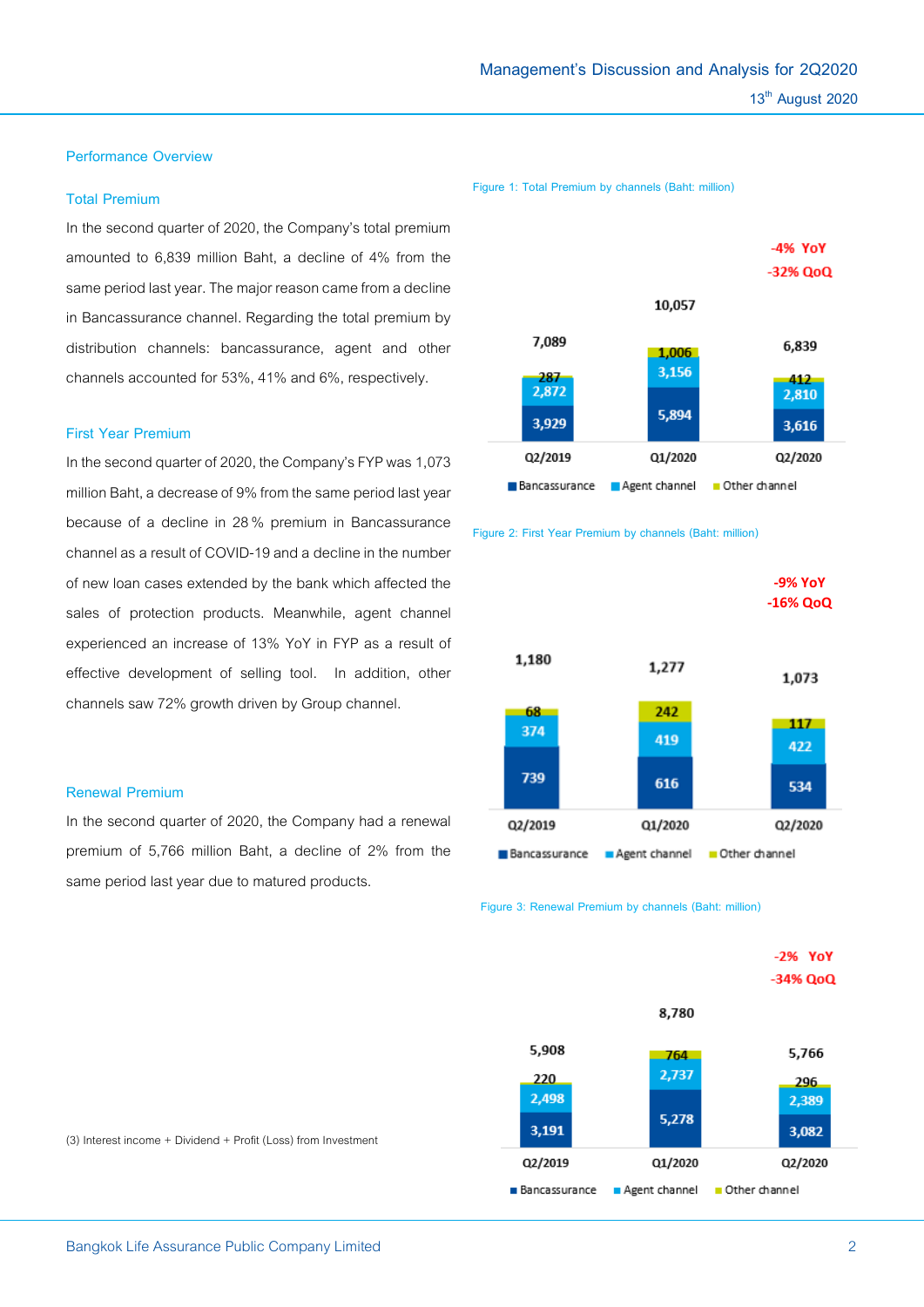#### **Investment Asset and Investment Return**

In the second quarter of 2020, the Company's total investment asset was 333,304 million Baht, an increase of 3,412 million Baht from the end of 2019 driven by new money which more than offset the decline in risky investment asset. The Company invested 83% in fixed income, 8% in equity and 6% in real estate investment trusts (REIT).

In the second quarter of 2020, the Company's investment income  $^{(3)}$  was 3,317 million Baht, a slight decrease of 2% from the same period last year. Excluding realized gain, interest and dividend income dropped 4.3% this quarter. In addition, Investment Yield dropped from 4.09% in 1Q20 to 3.86% this quarter.

#### **Table 1: Investment Assets as of Quarter 2/2020**

| <b>Asset Class</b>                 | 1/2020  | 2/2020  | <b>Change</b> |
|------------------------------------|---------|---------|---------------|
| Short-term investment              | 4.3%    | 6.4%    | 2.1%          |
| <b>Bond</b>                        | 46.4%   | 44.8%   | $-1.6%$       |
| Debenture & Note                   | 33.5%   | 31.8%   | $-1.7%$       |
| <b>Total Fixed income</b>          | 84.2%   | 83.0%   | $-1.2%$       |
| Equity                             | 7.0%    | 7.7%    | 0.7%          |
| <b>RFIT</b>                        | 5.3%    | 5.6%    | 0.3%          |
| I oan                              | 3.5%    | 3.7%    | 0.2%          |
| - Policy Loan                      | 2.7%    | 2.7%    | 0.0%          |
| - Secured loan                     | 0.8%    | 1.0%    | 0.2%          |
| <b>Total investment asset (Mb)</b> | 325,324 | 333.304 | 2.45%         |

**Figure 4: Investment Income (Baht, Million)**



**Figure 5: Return on Investment**

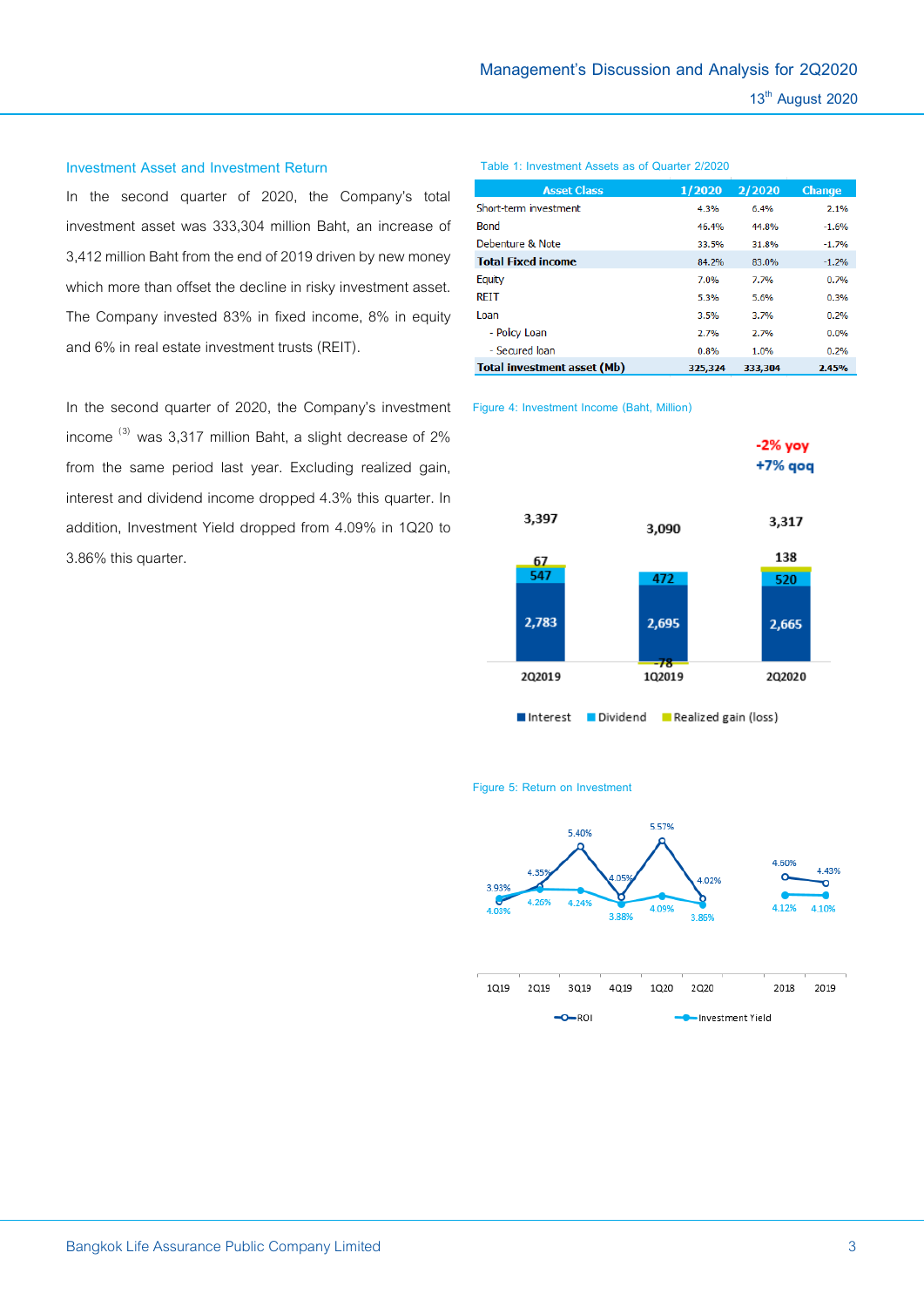# In the second quarter of 2020, the Company underwriting

**Underwriting Expenses and Operating Expenses**

expenses was 8,446 Million Baht, a decrease of 6% from the same period last year, slightly higher drop compared to a decrease in net premium. In the first-half of 2020, the underwriting expenses was 22,221 Million Baht, an increase of 10% YoY. The major reason came from the impact of PAD adjustment from 4% to 5% or 2,668 Million Baht in amount term.

In the second quarter of 2020, the Company had an operating expense of 387 Million Baht, a decrease of 10% from the same period last year. In the first-half of 2020, operating expense also decreased by 6% because of increasing efficiency.



#### **Figure 7: Operating Expense (Baht, million)**

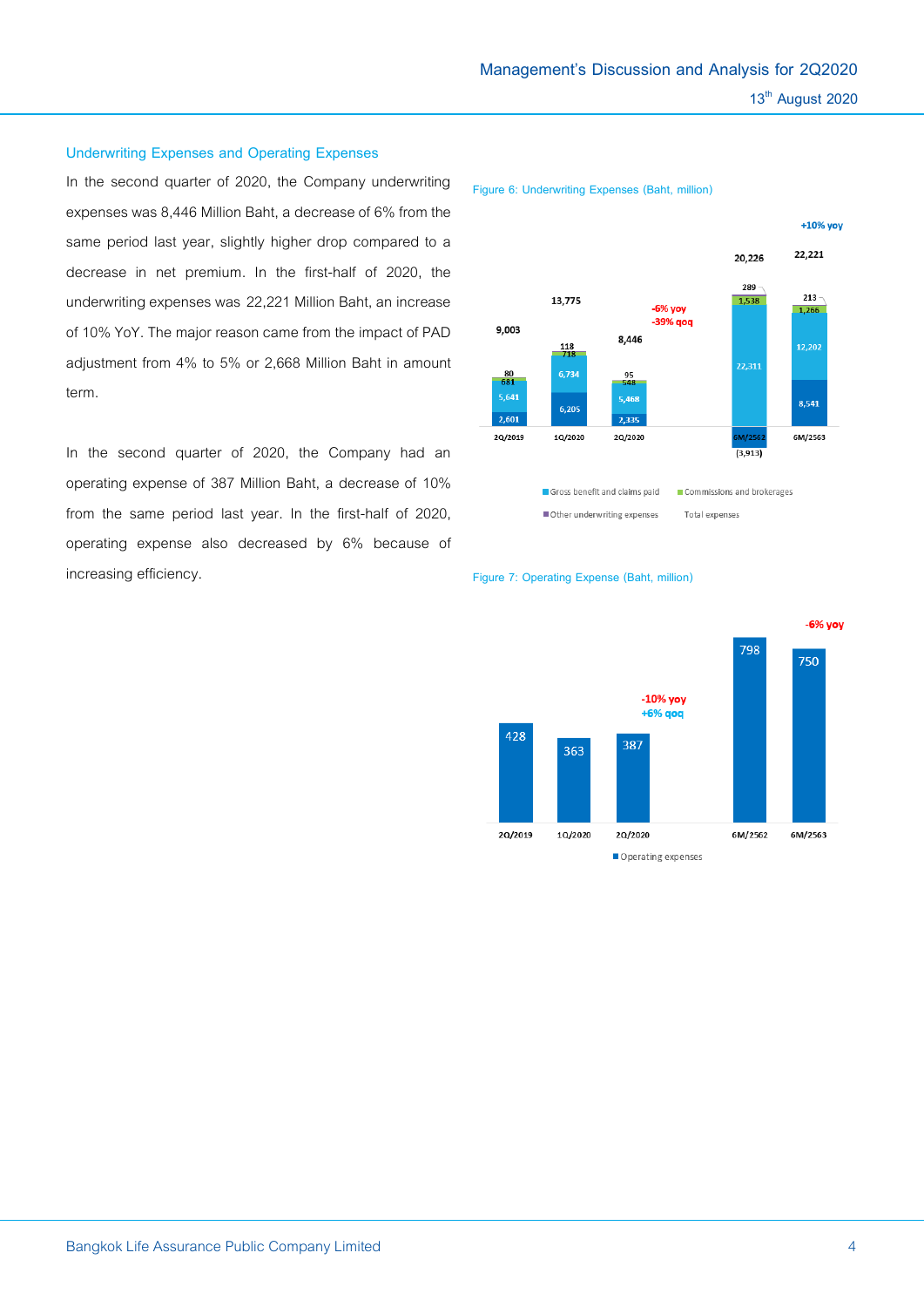#### **Net Profit**

In the second quarter of 2020, the Company has a net profit of 631 Million Baht or Baht 0.37 per share, a decline of 38% from the same period last year. The decline came from a decrease of net premium and expected credit loss (ECL) amounting to 190 Million Baht.

In the first-half of 2020, the Company reported a net profit amounting to 861 Million Baht or Baht 0.50 per share, a decline of 63% YoY. The decline came from a decrease of total premium, an increase in expense and adjustment of PAD from 4% to 5% amounting to 2,668 Million Baht.

## **Capital Adequacy and Risk-Based Capital (RBC)**

At the end of the second quarter of 2020, the Company's Capital Adequacy Ratio ("CAR") was at 275%, a decline from 314% at the end of 2019, but up from 266% in the previous quarter. All the numbers are based on the calculation using RBC II which has stricter requirement for risk protection of insurance companies.

**Figure 8: Net Profit (Baht, million) and Earning per share (Baht)**

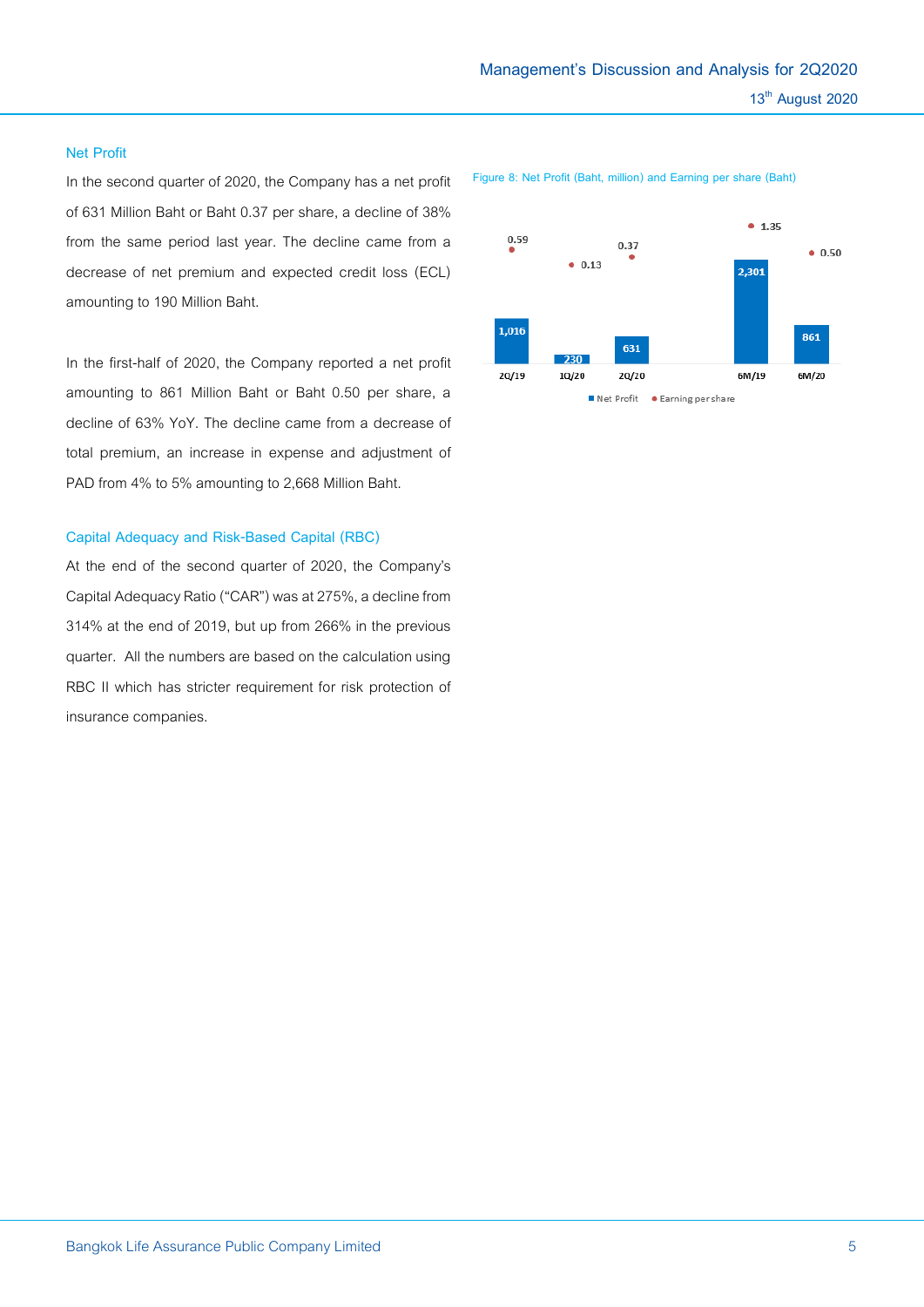# **30 Jun 20 % 31 Dec 19 % Change % Assets** Cash and cash equivalents 14,129 4% 13,442 4% 687 5% Premiums due and uncollected 2,031 1% 1,801 1% 230 13% Accrued investment incomes 1,593 0.5% 2,680 1% (1,087) -41% Investments<sup>(4)</sup> 319,214 93% 310,379 93% 8,834 3% Premises and equipment 1,777 0.5% 1,426 0% 351 25% Other assets 4,219 1% 3,953 1% 266 7% **nts<sup>(4)</sup> 319,214** 93% 310,379 93% 8,834 3%<br>
and equipment 1,777 0.5% 1,426 0% 351 25%<br>
ets 4,219 1% 3,953 1% 266 7%<br> **Total Assets 342,963 100% 333,680 100%** 9,283 3% **Liabilities and equity** Life policy reserves 286,029 83% 277,489 83% 8,541 3% Other insurance contract liabilities  $9.417$   $3\%$   $9.153$   $3\%$   $264$   $3\%$ Other liabilities 2,737 1% 2,778 1% (41) -1% **Total liabilities** 298,183 87% 289,420 87% 8,764 3% Retained earnings 31,489 9% 31,626 9% (137) -0.4% Unrealized gain on investment 8,018 2% 7,536 2% 483 6% **Total equity 13% 613% 13% 519 1% 1% 61% 144,260 13% 519** 1% **Example 20 arrings** 31,489 9% 31,626 9% (137) -0.4%<br> **Total liabilities and equity** 342,963 100% 333,680 100% 9,283 3%<br> **Total liabilities and equity** 342,963 100% 333,680 100% 9,283 3%

**Summary of Financial Position as of 30 June 2020**

**(4) Excluded short-term investment which was included in Cash and cash equivalents item**

**Book value/Share 26.22 25.92**

#### **Assets**

Total assets as of 30 June 2020 increased from 31 December 2019 by 3% or 9,283 Million Baht. The majority of the company's assets was investment asset, which contributed to 93% of total assets and accounted for 112% of life reserve policy.

#### **Liabilities and Equity**

Total liabilities as of 30 June 2020 increased 3% from 31 December 2019. The increase mostly came from the life policy reserves and other insurance contract liabilities.

The total equity as of 30 June 2020 was 44,779 Million Baht, an increase of 519 Million Baht or 1% from 31 December 2019. The increase came from the adoption of accounting guidelines for financial instruments which added 763 Million Baht as well as net profit of 861 Million Baht which more than offset unrealized loss from financial instruments of 1,109 Million Baht. Book value per share (BV/share) was at 26.22 Baht per share.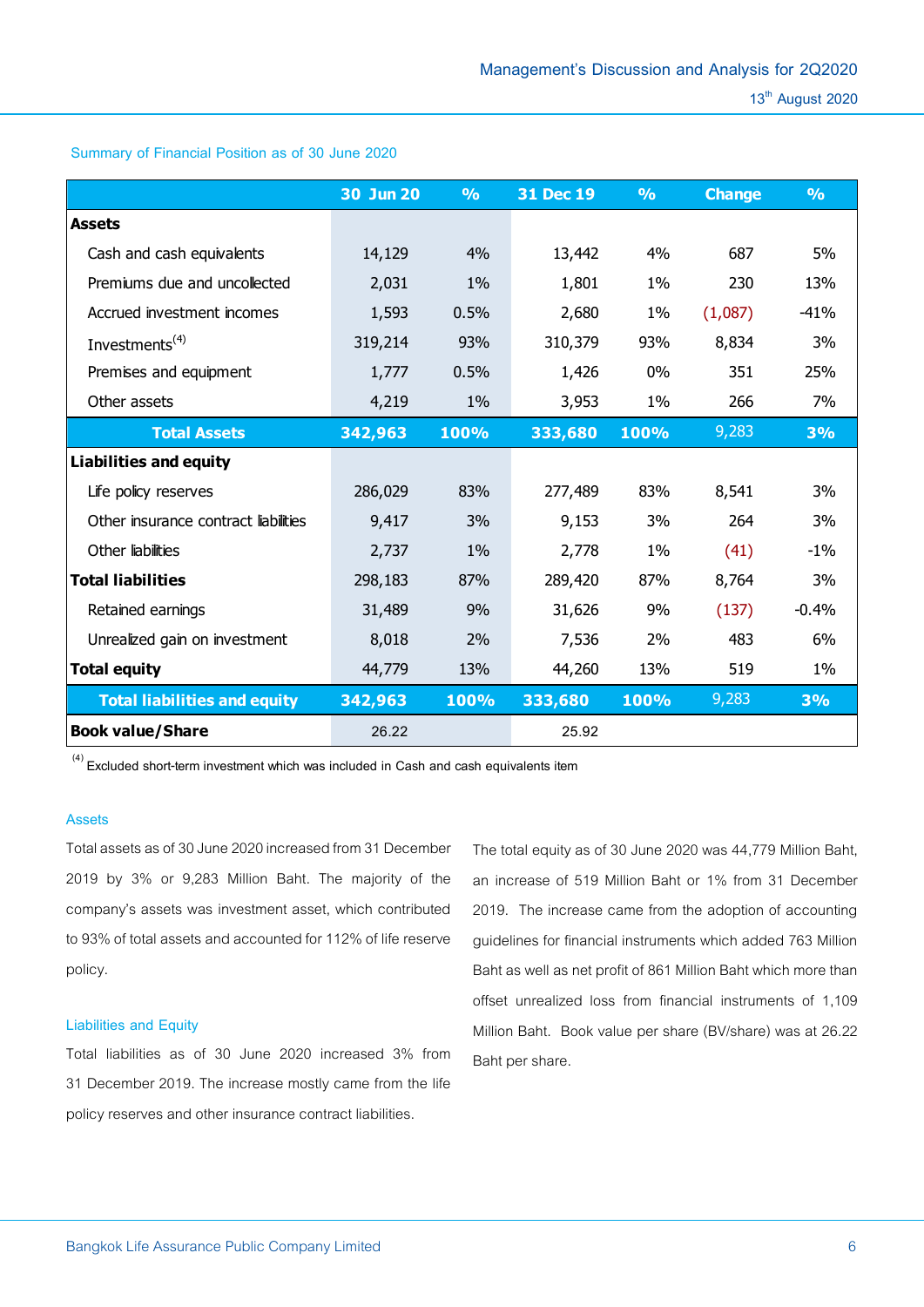# **Financial Ratios**

| <b>Financial ratio</b>                  | Quarter |        | 6 Months |          |
|-----------------------------------------|---------|--------|----------|----------|
|                                         | 2/2020  | 2/2019 | 6M 2020  | 6M 2019  |
| NI / Total income                       | 6.5%    | 9.6%   | 3.6%     | 9.7%     |
| NI / Net premium                        | 9.6%    | 15.0%  | 5.4%     | 13.7%    |
| Life policy reserve / Net premium       | 35.4%   | 38.3%  | 53.2%    | $-23.2%$ |
| Underwriting expenses / Net premium     | 86.9%   | 132.6% | 92.2%    | 120.1%   |
| Operating expenses / Net premium        | 5.9%    | 6.3%   | 4.7%     | 4.7%     |
| Investment assets / Total asset         | 96.3%   | 95.7%  | 96.3%    | 95.7%    |
| Investment assets / Life policy reserve | 115.4%  | 119.2% | 115.4%   | 119.2%   |
| NI / Average investment assets          | 4.0%    | 4.3%   | 4.7%     | 4.1%     |
| NI / Average equity                     | 5.9%    | 9.4%   | 3.9%     | 11.1%    |
| NI / Average assets                     | 1.5%    | 1.3%   | 1.0%     | 1.4%     |
| CAR ratio                               | 275%    | 240%   | 275%     | 240%     |